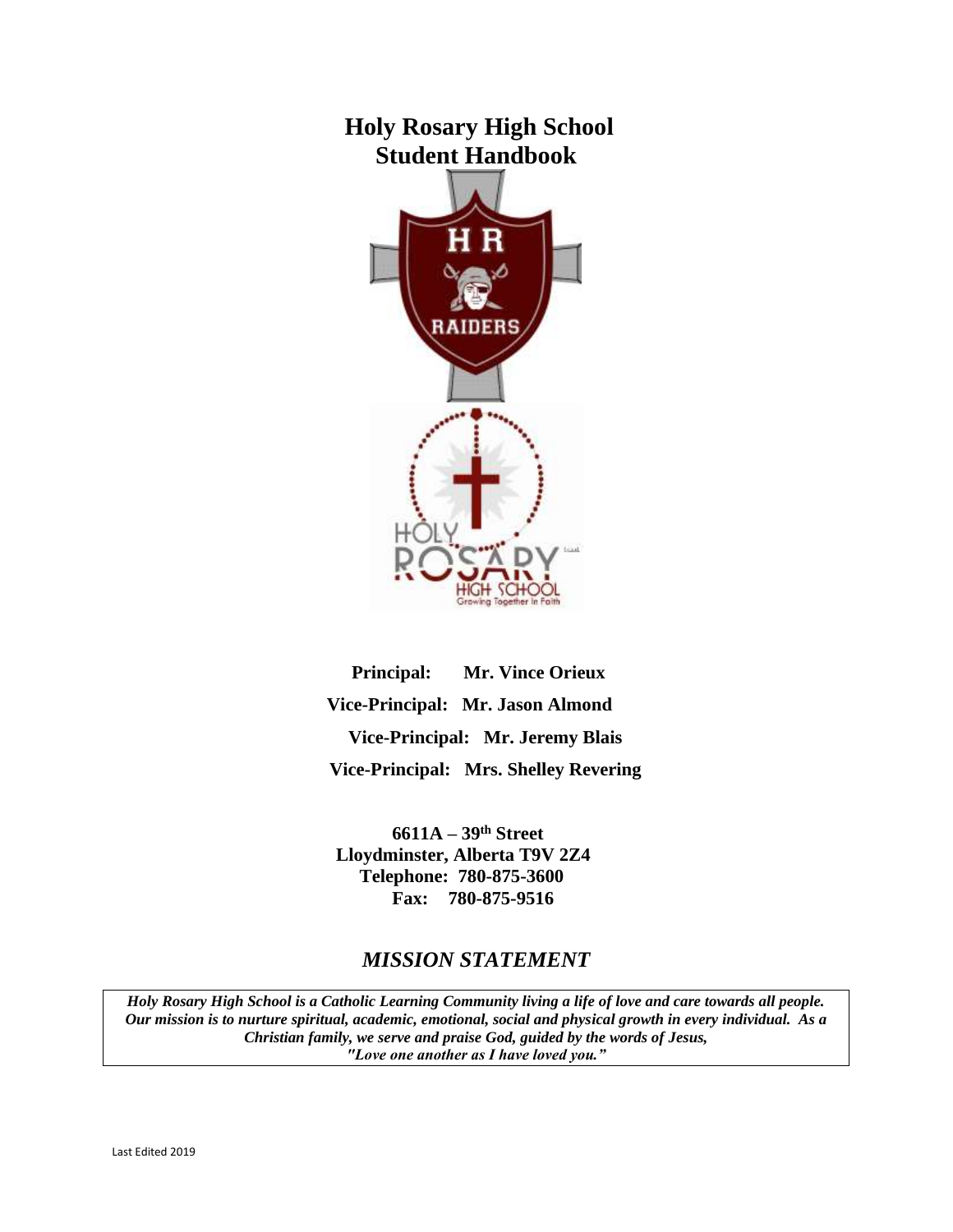## **Welcome to Holy Rosary! Home of the Raiders VISION**

#### **We believe:**

- $\triangle$  That Christ is our Mentor a guide in all our endeavors.
- ❖ That our school is a caring Catholic community where all persons feel loved and accepted in a safe, supportive environment.
- ❖ That relationships are based upon mutual respect and trust.
- ❖ That students set challenging goals and provide their best effort to achieve them.
- ❖ That students, staff & parents accept responsibility for student learning, decisions and actions.
- ❖ That the progress of each child is closely monitored.
- ❖ That supports are provided to those requiring assistance.
- ❖ That students and staff conduct themselves in a way that contributes to a safe, orderly and positive atmosphere.
- ❖ That students take pride in their achievements.
- ❖ That effort and achievement of students and staff be acknowledged.
- ❖ That the students, staff and parents work in partnership to promote positive growth in every child.
- ❖ That students will graduate as responsible, compassionate, caring citizens who exercise Christian conscience in all they undertake.
- ❖ That active participation in the Catholic Community as well as our greater school community is a lifelong commitment.

## **HOLY ROSARY VALUES**

Faith, Caring, Respect, Integrity, Responsibility, Service

## **LYCÉE HOLY ROSARY DÉCLARATION DE MISSION**

Le lycée Holy Rosary est un communauté catholique et savant qui se tient ouvert vers tout le monde avec amour et soin. Notre mission est de nourrir le développement de chaque individu physiquement, en esprit, en académique, en émotion et en bien être sociale. Nous sommes une famille chrétienne dans le service et la gloire de Dieu, guidé par les paroles de Jésus qui nous a dit:

*<<Aimez chacun comme je vous ai aimé.>>*

#### **Bienvenu à Holy Rosary VISION**

Nous croyons:

- que le Christ est notre mentor notre guide dans tout ce que nous faisons.
- que notre école est un communauté catholique qui prend soin de tout et où tout le monde se sent protégé et aimé dans un environnement sauf et supportable.
- que nos rapports sont établis sur une fondation basée sur le respect et la confiance mutuelle.
- que les étudiants, le personnel et les parents acceptent leur responsabilité pour leurs efforts à apprendre, pour leurs décisions et leurs actions.
- que le progrès de chaque étudiant est bien réglé.
- que nous fournissons les supports nécessaries à ceux qui en ont besoin.
- que les étudiants et le personnel se comportent dans une façon qui contribue à un environnement soigneux, organisé et positive.
- que les étudiants sont fiers de leurs efforts.
- qu'il est nécessaire de reconnaître les efforts et les accomplissements des étudiants et le personnel.
- que les parents, le personnel, et les étudiants travaillent tous ensemble pour promouvoir le développement positive de chaque enfant.
- que les étudiants gradueront comme citoyens responsables, compatissants, et soigneux de tout et qu'ils pratiqueront bien leurs valeurs chrétiennes dans tout ce qu'ils feront.
- que la participation active dans le communauté catholique en plus que notre communauté scholastique est un engagement pour la vie.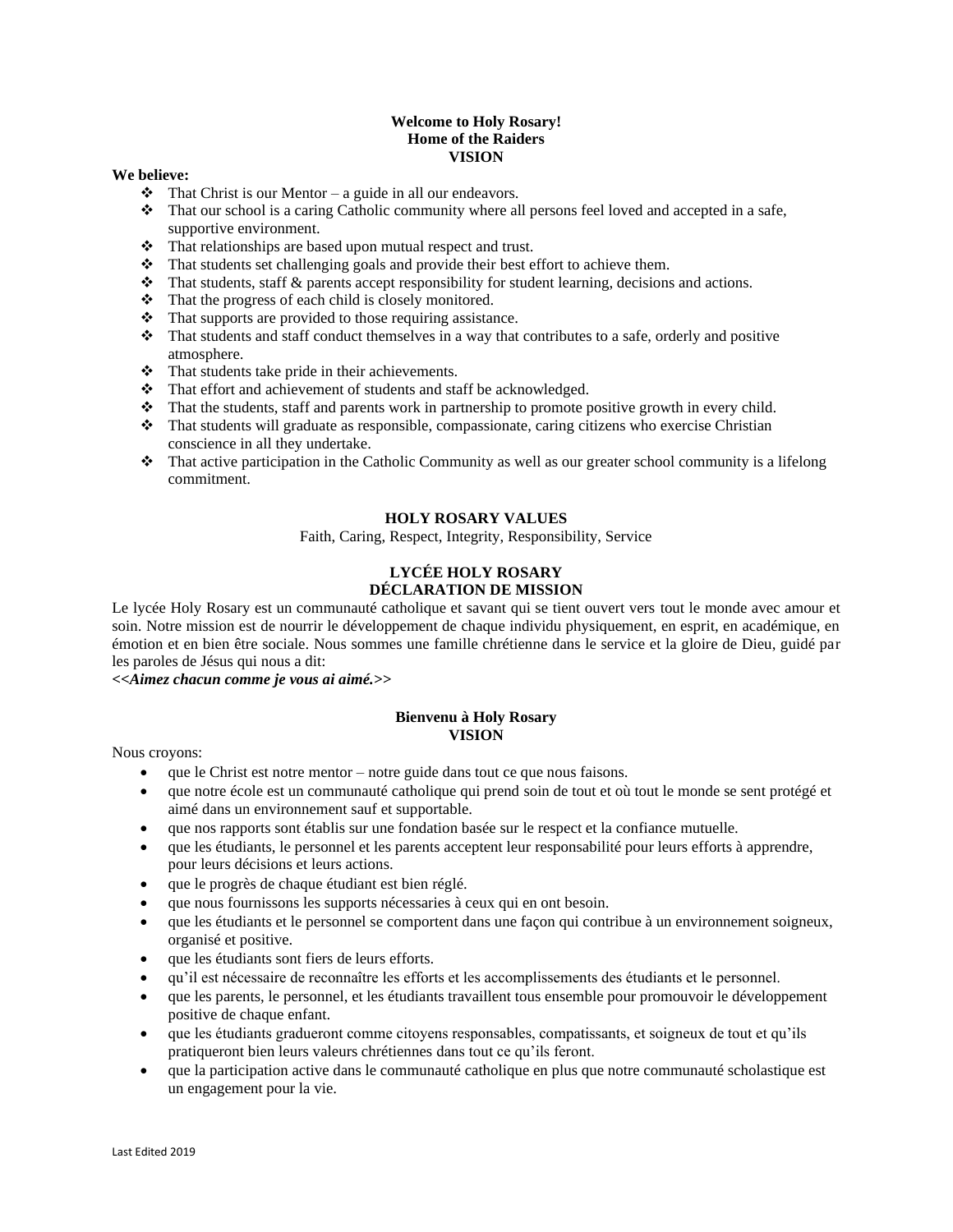## VALEURS DE HOLY ROSARY

La foi, le soin, le respect, la droiture, la responsabilité, le service

## **1. Student Activities**

**Student Leadership Council (SLC) –** The Student Leadership Council is a body of students working for students. This group is a highly motivated student service group. We offer opportunities for students with a range of skills to enhance their leadership style and benefit the school at the same time.

**Athletics –** Holy Rosary is the home of the Raiders – an emblem our students proudly wear. Numerous provincial banners have been captured by the dedication and teamwork of our Senior Raiders teams. Our Junior Raiders are the backbone of our senior program. Dedicated teachers and parental supporters work many hours with our junior team members developing the skills and attitude necessary for these athletes to achieve their potential.

## **2. Stewardship**

Holy Rosary believes that Christian Service is part of who we are as the people of God. In effort to improve the way we approach the practical aspect of our Christian Ethics program; we have adopted the Stewardship philosophy. Stewardship is using our special gifts that God has given us to do His will in a way to give thanks for the gifts that we have received. By having our students serve 10 hours with an approved **Charitable or Non-Profit Organization, School or Church,** we believe that serving those in need in our community is making our world a better place.

## **3. Graduation Policy**

Graduation is seen as recognition of the achievement of the grade twelve students each year. It is a privilege that should be rewarded to those grade twelve students who meet the following criteria:

- 1. To graduate from Holy Rosary High School, a student must be enrolled in all the required areas of study as designated by the Department of Education for a complete Grade 12 standing.
- 2. Students must also be enrolled in or have completed Christian Ethics 30 and required Stewardship hours and are required to participate in the religious education program of the school. Attendance at all faith celebrations (masses, prayer service and retreat) are mandatory to participate in graduation ceremonies.
- 3. In Semester Two, students must have a minimum mark of 55% at the midterm of Semester Two in all subjects necessary for complete grade twelve standing from the Department of Education and Holy Rosary High School.
- 4. Failure to meet this requirement will result in the student being removed from the Graduation list.
- 5. Must pass all required areas of study.
- 6. Students must meet the requirements of the school policy on attendance to graduate. Withdrawal from a required class due to irregular attendance will result in the student forfeiting the privilege of participating in graduation activities.
- 7. Students must have paid all school fees including graduation fees (if applicable) to participate in graduation activities.
- 8. Students who are enrolled in grade 12 but who do not meet the graduation requirements are eligible to attend the mass, and exercises as a guest, however they will not be eligible to participate in the official commencement exercises.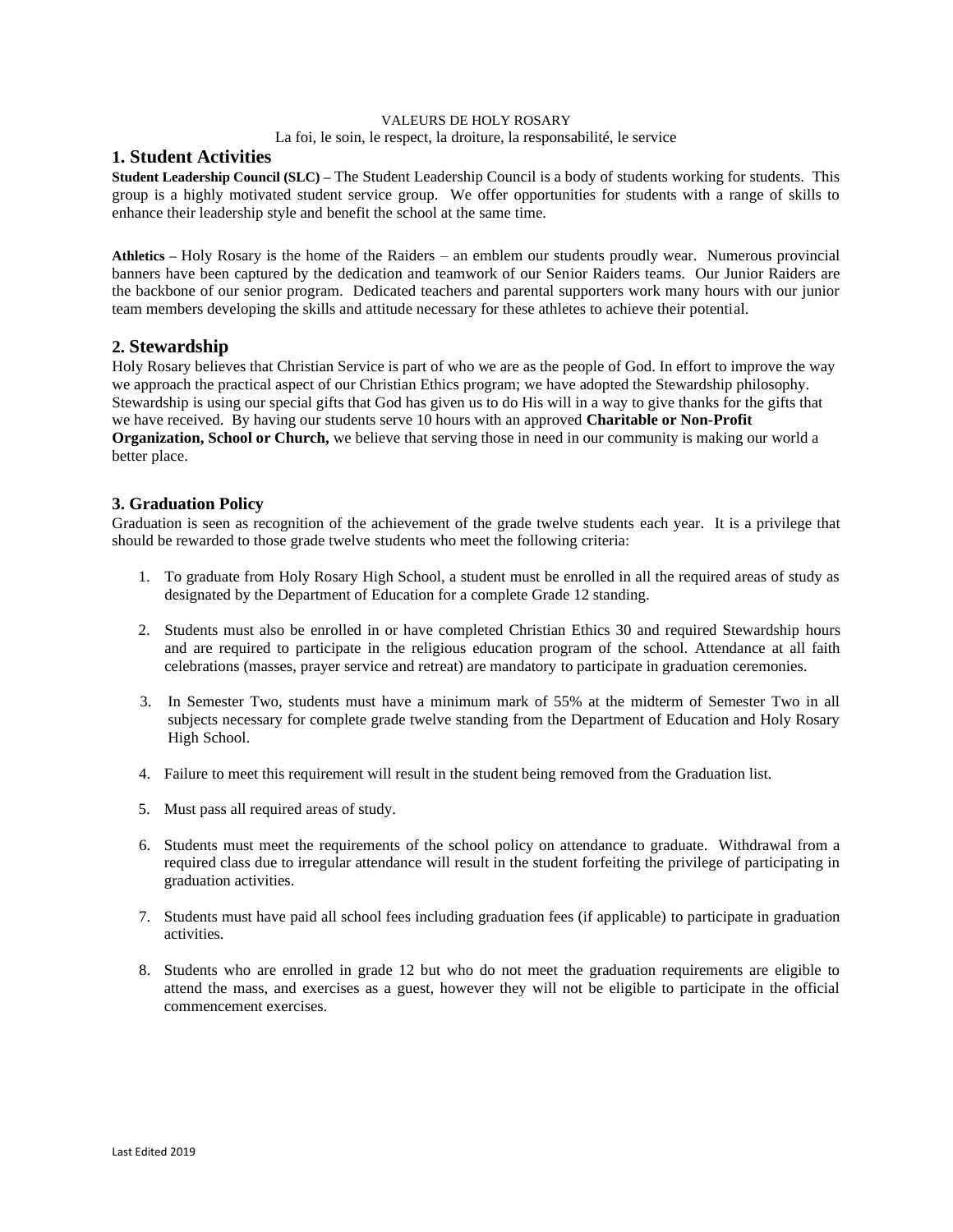## **4. Attendance**

When a student is going to be absent from school it is the student's responsibility to have a parent/guardian phone the attendance clerk by 2:00 PM on the day of the absence*.* Any absence not explained by parental contact (phone call) on the day of absence will be considered an unexcused absence. The school will contact the home if a student has been absent for any classes and no parent/guardian has notified the school*. Absence from any class for unexcused reasons may result in disciplinary action. Each student is responsible for all class work missed, regardless of the reason for the absence. After 5 absences in any class regardless of the reason, the school administration may be in contact with the student and parents/guardians.*

If a student misses an exam, that student should be prepared to write the exam upon immediate return to that class, unless prior arrangements with the teacher have been made.

#### Punctuality

It is the student's responsibility to be on time for all classes**.** Habitual tardiness will be considered a discipline issue and dealt with by a school administrator.

#### Required Leaves During Class Hours

Parents and students are asked to arrange medical, dental and other appointments outside school hours, if possible. Students who must leave school during class time are required to obtain prior parent/guardian permission. This permission is obtained by a phone call or note to the attendance office. *Students must sign out at the office before leaving the school. The attendance clerk will update attendance on SIRS.*

#### Extended Leaves

Parents and students should be aware that absence from classes for whatever reason will adversely affect class success and should be avoided if possible. When extended leaves (i.e. Family Travel of greater than five days) are unavoidable, students and parents must contact the school Administration/classroom teachers, and an education plan must be developed as soon as the need for the leave is realized. It is the parent's responsibility to ensure the education continues and the homework is completed upon the students return.

#### Illness During the School Day

Any student who becomes ill during the school day must report to the main office for assistance and/or directions.

#### Extreme Weather

Although Lloydminster Catholic Schools will remain open on extremely cold school days, the Catholic school division affirms and supports parent's discretion in keeping their children at home when weather conditions warrant. Parents are asked to contact the school if they choose to keep their children at home.

## **5. Student Expectations**

A. Personal Property

To avoid the loss of property, students should avoid having items of great value at school. Before gym class, students should lock valuables in lockers or follow the Phys. Ed. Teachers classroom procedure for securing personal items. Under no circumstances should money or valuables be left unattended/un-locked in locker rooms. *The school will not be responsible for the loss of any personal property.*

#### B. Visitors

The school and school property are the exclusive use of Holy Rosary students. All visitors must report to the office.

C. Locks and Lockers

Lockers are the property of the school and are provided for student use. Students must use locks provided by the school and are cautioned not to reveal their combination to others. Please note that school administration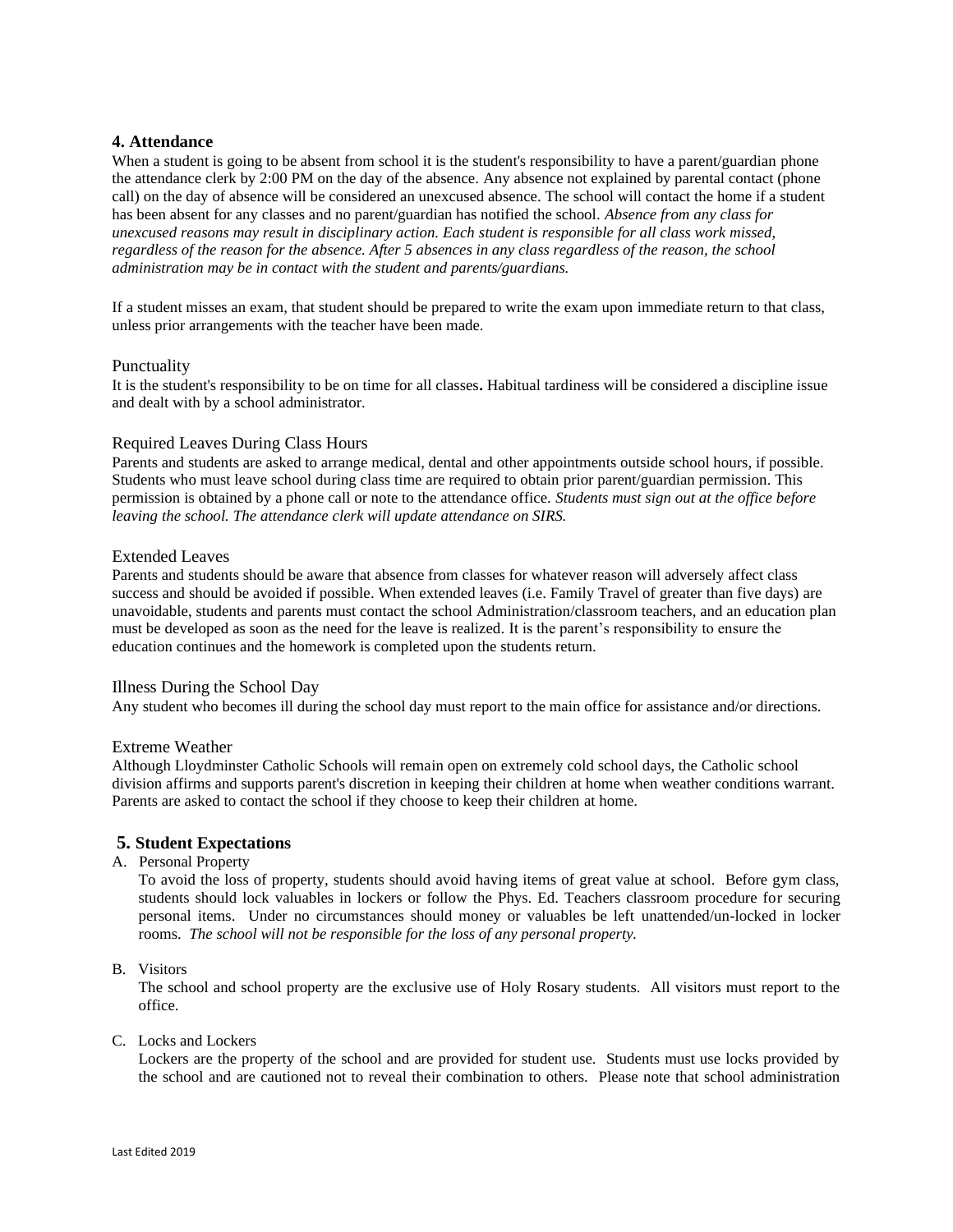reserves the right to search lockers at any time. Lock problems should be reported to the office immediately. Students may use gym lockers during gym class but must remove the lock at the end of the period.

D. Food

All food and drink are restricted to the cafeteria and the hallway immediately adjacent to the cafeteria. Students are expected to clean up their garbage. Food and drink are not to be consumed during class time, unless approved by the teacher.

#### E. Closed Campus for Grade 8 and 9 Students

Holy Rosary will be considered a closed campus for students in grade 8 and 9. Students are always expected to remain on school property, unless they are going home for lunch.

## F. Respect for Others

Students are expected to treat staff and fellow students with courtesy, respect and dignity at all times. Treat others as you wish to be treated. Conduct such as fighting, pushing, shoving, tripping, and kicking are examples of inappropriate student behaviors and will not be tolerated. Any form of abuse including physical abuse, mental abuse or sexual abuse should be reported to the office immediately.

G. Honesty

Students are expected to treat others with honesty. Lying, stealing, and cheating are forms of dishonesty, which show a lack of respect for oneself and others.

## I. Profanity

Students are always expected to use appropriate language. Avoid the use of name-calling, crude, rude and abusive language as it is an assault on the dignity of others.

J. Dress Code – Any student who is found to be in violation of the dress code will be asked to change their clothes (if available at school), parents may be asked to bring a change of clothes to the school, or if appropriate, the student may be able to go home and change clothes.

- 1. Short skirts, dresses and any immodest clothing are not acceptable. As a guideline, when standing with arms straight down by your side short, skirt and dress lengths must be below the fingertips.
- 2. Pants will be secured at the waist/hips. Wearing pants below waistline exposing undergarments is not allowed.
- 3. Bare midriffs or blouses that are too short will not be worn. The length must meet the pants.
- 4. Blouses or tops which reveal excessive cleavage or exposed backs are not acceptable.
- 5. Spiked and/or sharp jewelry is not allowed. Wallet chains cannot extend beyond the knee.
- 6. Clothing that is obviously offensive (racist, sexually discriminating/explicit, swearing, etc.) or clothing that advertises tobacco, alcohol or drugs will not be worn.
- 7. Hats, headbands (bandanas, sweatbands) and headwear are prohibited. Hats and headwear are allowed at school on sanctioned "Hat days", in which case they must also adhere to rule 5 and 6.

#### K. School Cleanliness

Students are expected to pick up all garbage and place it in the appropriate containers. Please help to keep our school and school grounds clean and attractive.

L. Neighbors

Respect the property and rights of those who live around Holy Rosary. Please ensure that garbage is picked up outside so that it does not become a nuisance for our neighbors. Hanging out in the path between the houses to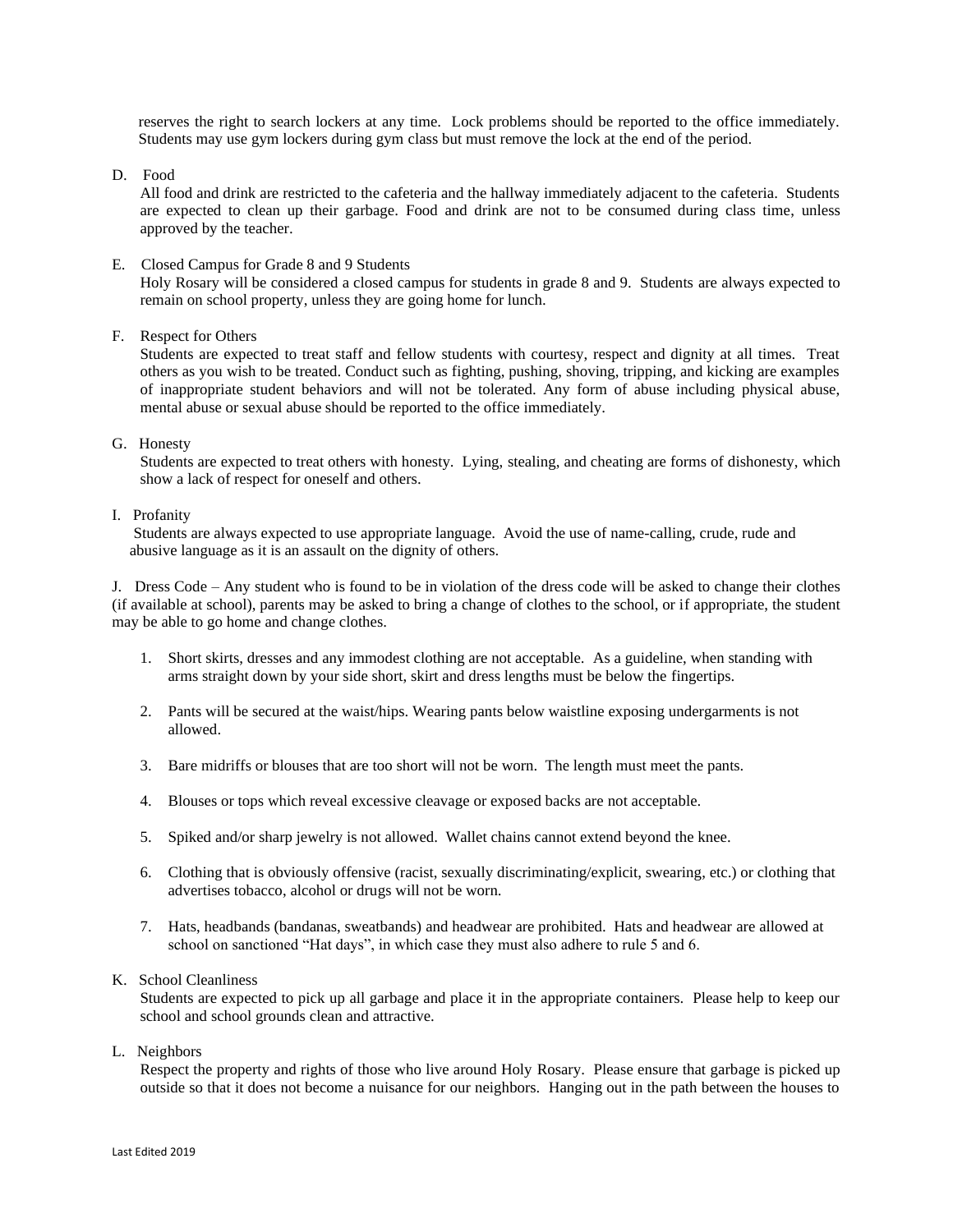the north of the school is not allowed. The path can be used to get from point A to B but not used as a place to gather.

M. Drugs and Alcohol

The staff at Holy Rosary recognizes that drug and alcohol abuse is a serious problem in our society and that substance abuse will have a negative impact on a student's performance at school as well as a long-lasting impact on a person's life. Consequently, the use of alcohol and drugs on school property or during the school day are forbidden. Students found in possession of illegal substances or under the influence will be reported to the office immediately. Parents will be contacted and asked to come to the school. Depending on the circumstances the students may be:

- a. Suspended
- b. Required to attend counseling as a condition of their return to school.
- c. Required to appear before a discipline committee of Lloydminster Catholic Schools.
- d. Referred to addictions counseling with reinstatement or continued enrollment at school conditional on successful completion of a counseling program.
- e. Expelled

#### N. Smoking

Holy Rosary High School is a smoke free school and surrounding property that belongs to Holy Rosary. Students are not allowed to smoke on school property **including inside vehicles in the parking lot.** Tobacco Usage Regulations as stated by Alberta Law are recognized in areas adjacent to Holy Rosary High School property. Students in violation of our smoke free environment and/or Alberta Tobacco Usage Regulations will be sanctioned by school administration. **The use of E-Cigarettes, Vaporizers and Smokeless Tobacco Products are strictly prohibited inside the school or on school property.**

O. Vandalism

Holy Rosary is an attractive, modern school. The facilities are here for your benefit. Students are expected to keep the school clean and to avoid any behavior which might damage the facilities in any way. Students will be charged the cost of replacement or repair for any damage caused.

## P. Cell Phones

Students are not permitted to use cell phones or other electronic devices in class (unless directed by the teacher). They will be confiscated when they disrupt the learning environment. Continued lack of respect for the learning environment will result in future disciplinary action.

Q. Computer Privileges

Students are required to follow the Computer Usage Policy of the Lloydminster Catholic School Division. Students who violate terms of the computer user agreement will face loss of computer privileges for an appropriate period.

## S. HRHS Assessment Rewrite Policy

Students requesting the opportunity to rewrite an assessment must fulfill these conditions before the opportunity will be granted:

- 1. The student initiates the request for rewriting. The teacher may also suggest that a student re-write an assessment.
- 2. To be eligible for a rewrite opportunity, students must be present on the original day of the assessment, **unless the student has an excused absence**.
- 3. Any unexcused absence (determined by Administration) on the original day of the assessment, will result in forfeiting the rewrite opportunity. The student will only write the assessment once.
- 4. The teacher and student together determine the time and date for the student to rewrite.
- 5. The exam will be rewritten within five school days of the original assessment, or as arranged by the teacher and student together.
- 6. All assignments pertaining to that exam must be completed by the student. Additional measures may also be required to support learning.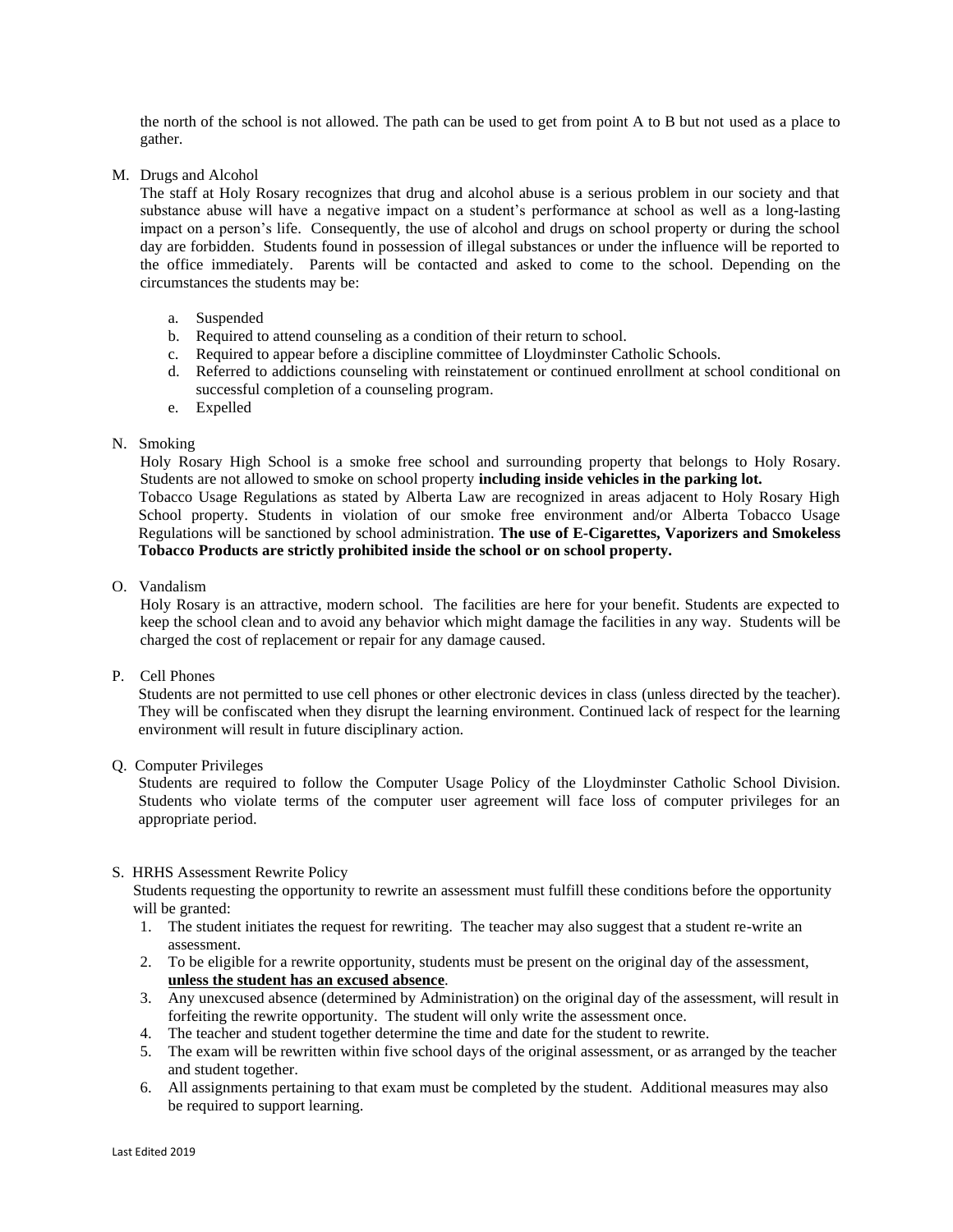- 7. Rewrites are available to all students, regardless of the grade they achieved on the original assessment. For each assessment, a student may only have one rewrite opportunity for that assessment.
- 8. Students will have second opportunities to demonstrate understanding and knowledge of all assessed Learning Outcomes and Key Learning Targets.
- 9. After the rewrite, the highest grade will be recorded.
- 10. Only Midterm exams (Midterm defined as: Math 8 & 9 and ELA 8 & 9 end of Sem 1 exam week) and Final exams cannot be rewritten.
- T. HRHS Anti-Bullying Policy: Statement of Intent

At Holy Rosary High School, we are committed to providing a caring, friendly and safe environment for all of our students, so they can learn in a relaxed and secure atmosphere. Bullying of any kind is unacceptable at our school. If bullying does occur, all students should be able to report and know that incidents will be dealt with promptly and effectively. We are a *REPORTING* school. This means that *anyone* who knows that bullying is happening is expected to tell a staff member.

## What Is Bullying?

 Bullying is a conscious and repeated willful, and deliberate hostile activity, intended to harm. Bullying is the use of aggression with the intention of hurting another person. Bullying involves an imbalance of power, creates fear, and is not gender specific. Bullying results in pain and distress to the targeted person.

Bullying can be:

- Emotional being unfriendly, excluding, tormenting (e.g., hiding books, threatening gestures)
- Physical pushing, kicking, hitting, punching or any use of violence
- Racist racial taunts, graffiti, gestures
- Sexual unwanted physical contact or sexually abusive comments
- because of, or focusing on the issue of sexuality
- Verbal name-calling, sarcasm, spreading rumours, teasing
- Cyber All areas of internet, such as email & internet chat room misuse Mobile threats by text messaging & calls Misuse of associated technology, i.e., camera &video facilities

## U. Parking

Background: As Holy Rosary continues to grow in population, the demand for student parking increases, there is not enough space for every student with a vehicle to park in the student parking lot. To ensure safe and orderly parking on HRHS property and to accommodate student parking, these procedures are in place.

## Procedure:

- 1. Students will park in spaces that are marked with **white painted lines** on Holy Rosary High School property. Students may not park in spaces that are reserved for the driver education instructor, spaces dedicated for drivers with disabilities or in spaces reserved for visitors marked with a red curb.
- 2. Parking is on a first come, first always served basis.
- 3. If parking spaces are full, students may park on 39th street.
- 4. To maintain parking privileges, students must successfully follow HRHS Parking Lot etiquette:
	- a. Straight parking inside parking space lines.
	- **b.** Parking in parking spaces always. **DO NOT PARK ON GRASS OR CURBS OR DRIVE THRU LANES**
	- c. Adhere to 15 Km speed limit.
	- d. Minimal vehicle noise.
	- e. Compliance with general driving laws.
	- f. Assist in the general cleanliness of HRHS parking lot and surrounding grounds.
- 5. Parking privileges may be removed for lack of compliance with these procedures or acts of misconduct.